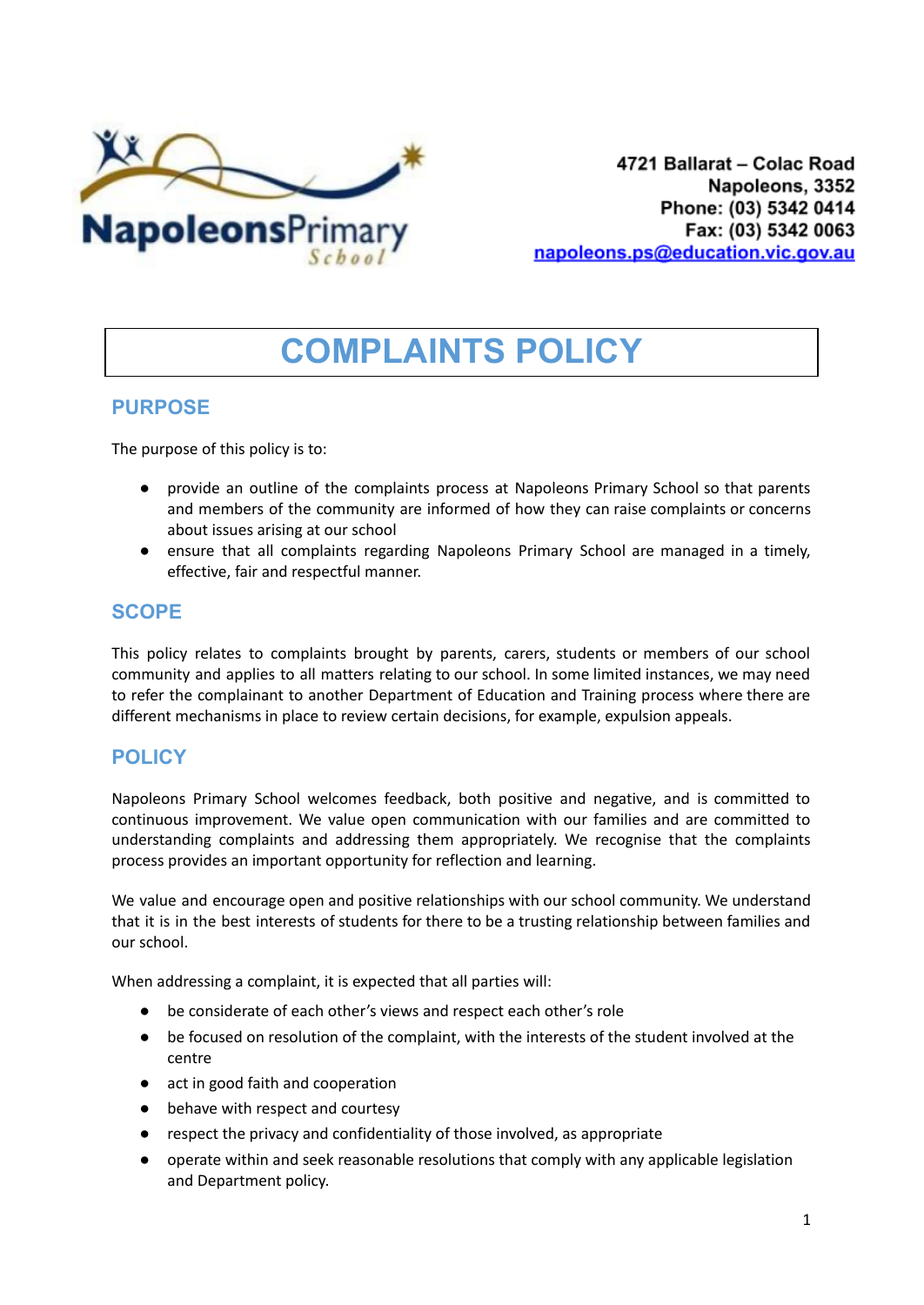● recognise that schools and the Department may be subject to legal constraints on their ability to act or disclose information in some circumstances.

#### **Preparation for raising a concern or complaint**

Napoleons Primary School encourages parents, carers or members of the community who may wish to submit a complaint to:

- carefully consider the issues you would like to discuss
- remember you may not have all the facts relating to the issues that you want to raise
- think about how the matter could be resolved
- be informed by checking the policies and guidelines set by the Department and Napoleons Primary School (see "Further Information and Resources" section below).

#### **Support person**

You are welcome to have a support person to assist you in raising a complaint with our school. Please advise us if you wish to have a support person to assist you, and provide their name, contact details, and their relationship to you.

#### **Complaints process**

Napoleons Primary School is always happy to discuss with parents/carers and community members any concerns that they may have. Concerns in the first instance should be directed to the Principal. Where possible, school staff will work with you to ensure that your concerns are appropriately addressed.

Where concerns cannot be resolved in this way, parents or community members may wish to make a formal complaint to the Principal, noting that formal complaints should be directed to a member of the school's leadership team].

If you would like to make a formal complaint, in most cases, depending on the nature of the complaint raised, our school will first seek to understand the issues and will then convene a resolution meeting with the aim of resolving the complaint together. The following process will apply:

- **1. Complaint received:** Please either email, telephone or arrange a meeting through the front office with the Principal, to outline your complaint so that we can fully understand what the issues are. We can discuss your complaint in a way that is convenient for you, whether in writing, in person or over the phone.
- **2. Information gathering:** Depending on the issues raised in the complaint, the Principal or nominee may need to gather further information to properly understand the situation. This process may also involve speaking to others to obtain details about the situation or the concerns raised.
- **3. Response:** Where possible, a resolution meeting will be arranged with the Principal to discuss the complaint with the objective of reaching a resolution satisfactory to all parties. If after the resolution meeting we are unable to resolve the complaint together, we will work with you to produce a written summary of the complaint in the event you would like to take further action about it. In some circumstances, the Principal may determine that a resolution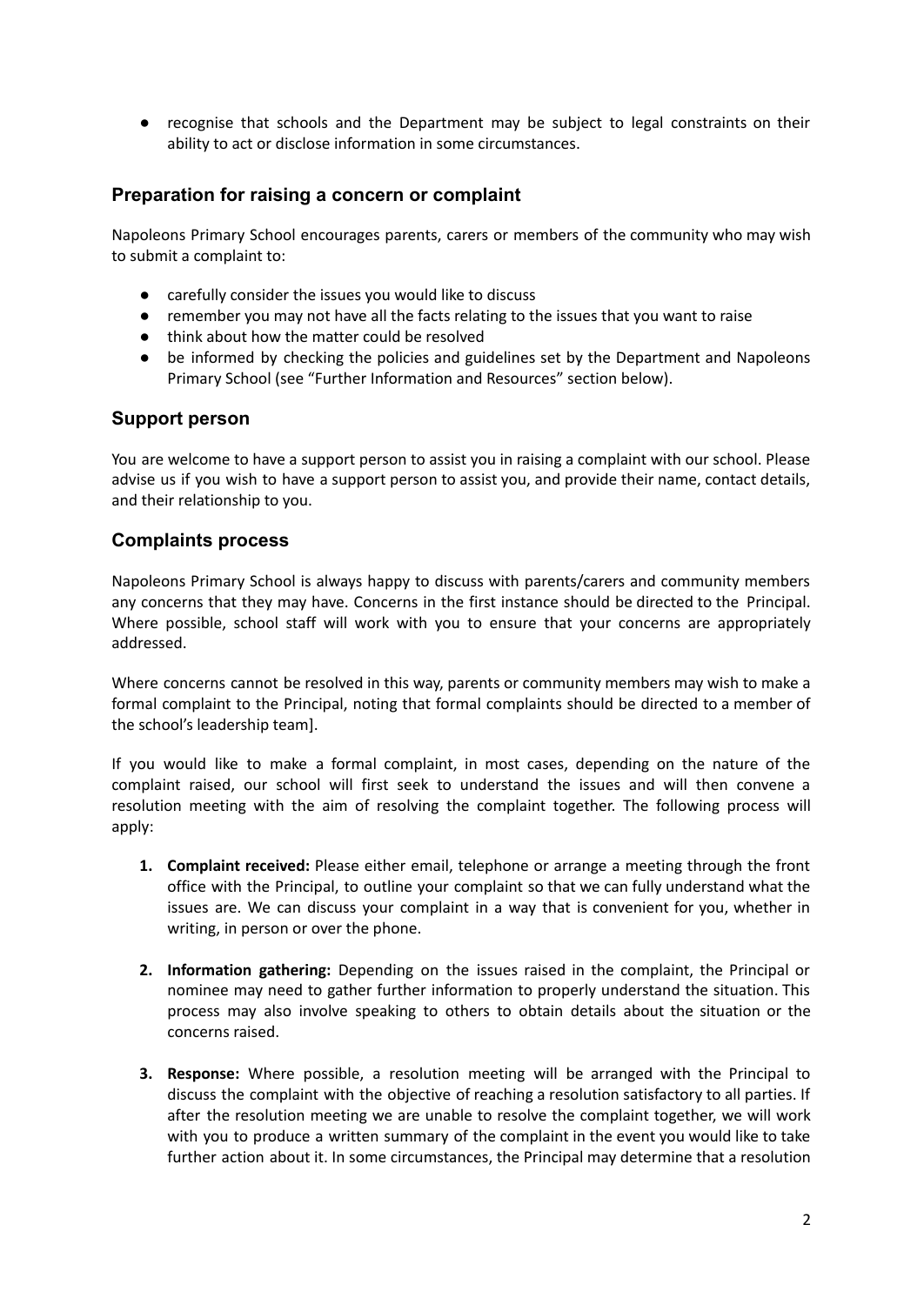meeting would not be appropriate. In this situation, a response to the complaint will be provided in writing.

**4. Timelines:** Napoleons Primary School will acknowledge receipt of your complaint as soon as possible (usually within two school days) and will seek to resolve complaints in a timely manner. Depending on the complexity of the complaint, Napoleons Primary School may need some time to gather enough information to fully understand the circumstances of your complaint. We will endeavour to complete any necessary information gathering and hold a resolution meeting where appropriate within 10 working days of the complaint being raised. In situations where further time is required, Napoleons Primary School will consult with you and discuss any interim solutions to the dispute that can be put in place.

Note: Schools must keep written records of complaints which relate to the Child Information Sharing Scheme and the Family Violence Information Sharing Scheme to meet regulatory requirements - refer to Child and Family Violence [Information](https://www2.education.vic.gov.au/pal/information-sharing-schemes/policy) Sharing Schemes for further information, for other complaints, keep a written record of serious, substantial or unusual complaints that require resolution actions and document all steps taken to achieve agreement].

Please note that unreasonable conduct (e.g. vexatious complaints) may need to be managed differently to the procedures in this policy.

### **Resolution**

Where appropriate, Napoleons Primary School may seek to resolve a complaint by:

- an apology or expression of regret
- a change of decision
- a change of policy, procedure or practice
- offering the opportunity for student counselling or other support
- other actions consistent with school values that are intended to support the student, parent and school relationship, engagement, and participation in the school community.

In some circumstances, Napoleons Primary School may also ask you to attend a meeting with an independent third party, or participate in a mediation with an accredited mediator to assist in the resolution of the dispute.

#### **Escalation**

If you are not satisfied that your complaint has been resolved by the school, or if your complaint is about the Principal and you do not want to raise it directly with them, then the complaint should be referred to the South Western Victoria Region by contacting the Community Liaison Officer on 0343340580.

Napoleons Primary School may also refer a complaint to the South Western Victoria Region if we believe that we have done all we can to address the complaint.

For more information about the Department's parent complaints process, including the role of the Regional Office, please see: Raise a [complaint](https://www.education.vic.gov.au/parents/going-to-school/Pages/school-complaints.aspx#policy) or concern about your school.